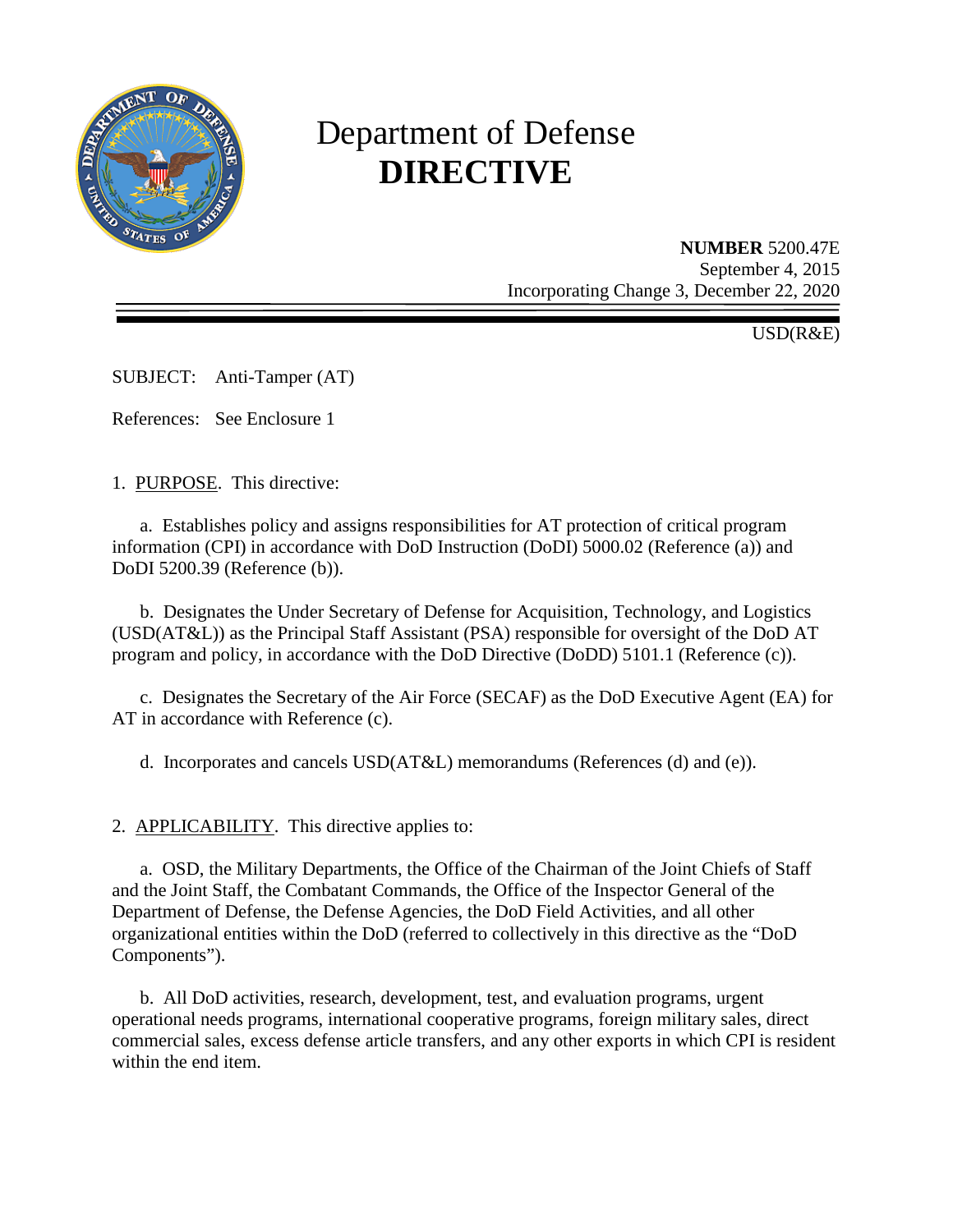3. POLICY. It is DoD policy to:

a. Deter, impede, detect, and respond to the exploitation of CPI based on the consequence of CPI compromise and the anticipated system exposure through the application of cost-effective, risk-based protections, to include AT when warranted, in accordance with Reference (b).

b. Support the sale or transfer of certain defense articles to foreign governments and their participating contractors while preserving U.S. and foreign investments in CPI through the implementation of AT, in accordance with References (a) and (b).

4. RESPONSIBILITIES. See Enclosure 2.

5. RELEASABILITY. **Cleared for public release.** This directive is available on the Directives Division Website at https://www.esd.whs.mil/DD/.

6. SUMMARY OF CHANGE 3. This change reassigns the office of primary responsibility for this directive to the Under Secretary of Defense for Research and Engineering in accordance with the December 17, 2020 email from Christopher Choate (Reference (o)).

7. EFFECTIVE DATE. This directive is effective September 4, 2015.

Robert O. Work Deputy Secretary of Defense

Enclosures

1. References

2. Responsibilities Glossary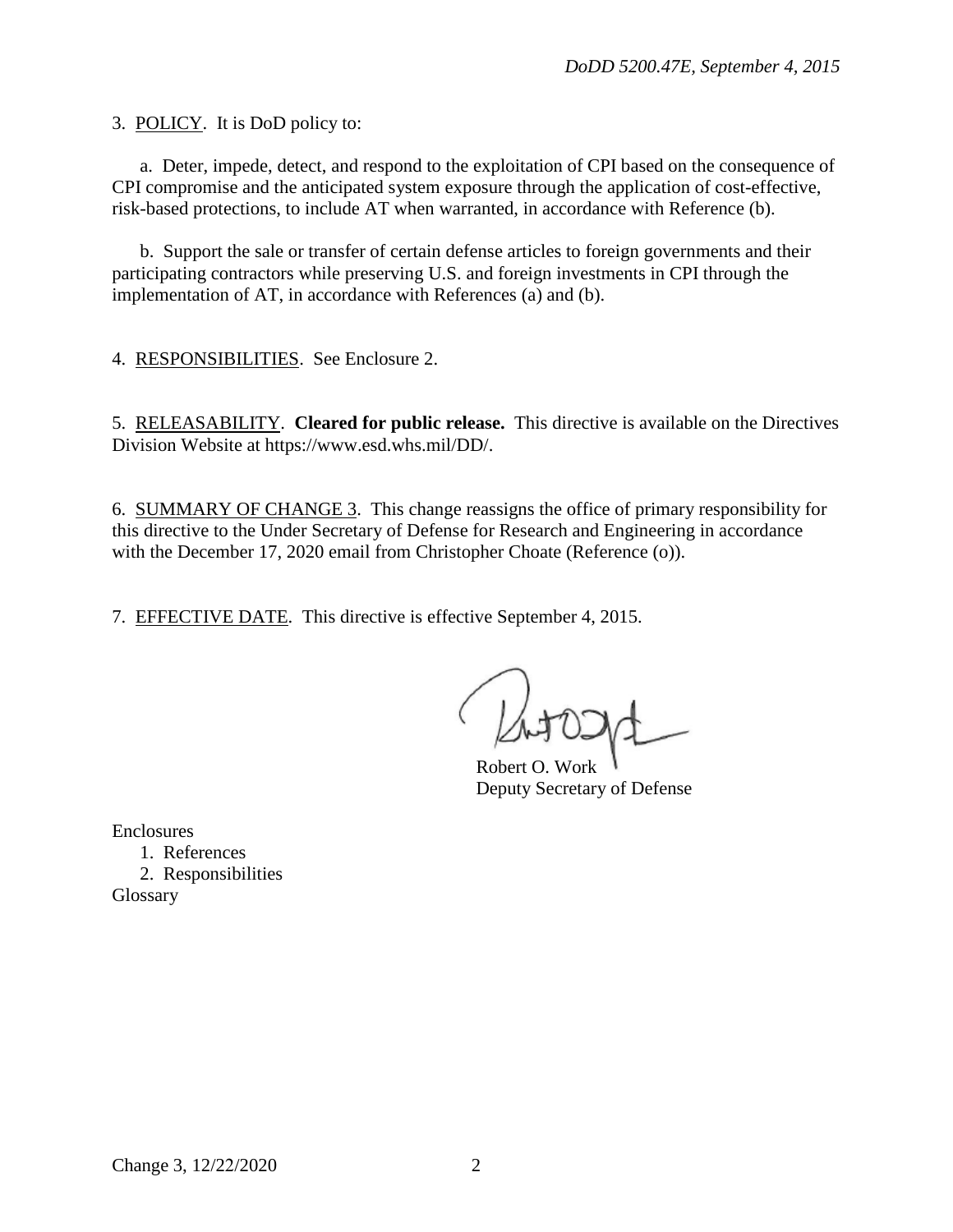## ENCLOSURE 1

## REFERENCES

- (a) DoD Instruction 5000.02T, "Operation of the Defense Acquisition System," January 7, 2015, as amended
- (b) DoD Instruction 5200.39, "Critical Program Information (CPI) Identification and Protection Within Research, Development, Test, and Evaluation (RDT&E)," May 28, 2015, as amended
- (c) DoD Directive 5101.1, "DoD Executive Agent," September 3, 2002, as amended
- (d) Under Secretary of Defense for Acquisition and Technology Memorandum, "Implementation of Anti-Tamper (AT) Techniques in Acquisition Programs," February 4, 1999 (hereby cancelled)
- (e) Under Secretary of Defense for Acquisition, Technology, and Logistics Memorandum, "Implementing Anti-Tamper (AT)," January 5, 2001 (hereby cancelled)
- (f) Deputy Secretary of Defense Memorandum, "Establishment of the Office of the Under Secretary of Defense for Research and Engineering and the Office of the Under Secretary of Defense for Acquisition and Sustainment," July 13, 2018
- (g) DoD Instruction S-5230.28, "Low Observable (LO) and Counter Low Observable (CLO) Programs (U)," December 28, 2016, as amended
- (h) DoD Directive 5205.07, "Special Access Program (SAP) Policy," July 1, 2010, as amended
- (i) DoD Instruction 5205.11, "Management, Administration, and Oversight of DoD Special Access Programs (SAPs)," February 6, 2013, as amended
- (j) DoD Instruction 8500.01, "Cybersecurity," March 14, 2014, as amended
- (k) DoD Directive 5100.20, "National Security Agency/Central Security Service (NSA/CSS)," January 26, 2010
- (l) Defense Security Cooperation Agency Manual 5105.38, "Security Assistance Management Manual (SAMM)," April 30, 2012
- (m) DoD Directive 5000.01, "The Defense Acquisition System," September 9, 2020
- (n) Chairman of the Joint Chiefs of Staff Instruction 3170.01H, "Joint Capabilities Integration and Development System," January 10, 2012
- (o) Choate, Christopher. "RE: 5200.47 Transfer action." Email message to Yasmeen Hargis, December [1](#page-2-0)7,  $2020<sup>1</sup>$

<span id="page-2-0"></span><sup>1</sup> Available in the WHS/ESD/Directives Division at whs.mc-alex.esd.mbx.dod-directives-senior-editor@mail.mil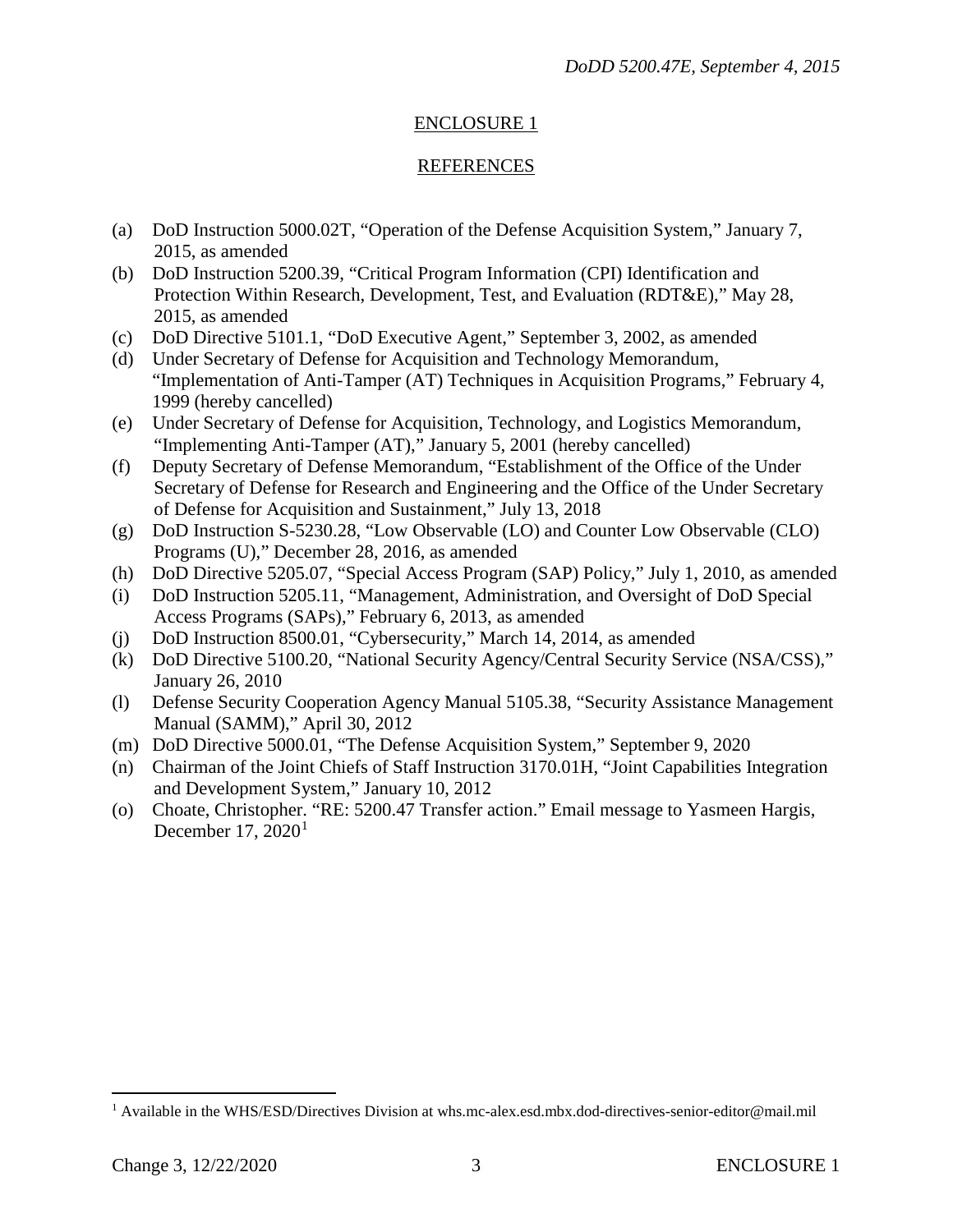## ENCLOSURE 2

#### RESPONSIBILITIES

#### 1. USD(AT&L). As the PSA for AT, the USD(AT&L):

a. Oversees and directs the DoD EA for AT in accordance with Reference (c).

b. Establishes policy and provides guidance for research, development (to facilitate early AT planning and design), test, evaluation, and implementation of AT in coordination with the DoD EA for AT and the DoD Component offices of primary responsibility (OPRs) for AT.

c. Provides AT strategic guidance and decision-making in his or her capacity as the Low Observable and Counter Low Observable (LO/CLO) Executive Committee Chairman in accordance with DoDI S-5230.28 (Reference (g)).

d. Guides, reviews, and approves the development strategy for AT technologies.

2. DIRECTOR, SPECIAL PROGRAMS. Under the authority, direction, and control of the USD(AT&L), the Director, Special Programs:

a. Ensures the application of AT for special access programs in coordination with the DoD Component heads and in accordance with Reference (b), DoDD 5205.07 (Reference (h)), and DoDI 5205.11 (Reference (i)).

b. Confirms the horizontal protection of CPI via AT as the LO/CLO Tri-Service Committee Chairman in accordance with Reference (g).

3. UNDER SECRETARY OF DEFENSE FOR INTELLIGENCE (USD(I)). The USD(I) prioritizes, collects, and distributes AT intelligence and counterintelligence (CI), with support from the DoD Component intelligence organizations, to the DoD EA for AT and the DoD Component OPRs for AT.

4. DIRECTOR, NATIONAL SECURITY AGENCY/CHIEF, CENTRAL SECURITY SERVICE (DIRNSA/CHCSS). Under the authority, direction, and control of the USD(I) and in addition to the responsibilities in section 6 of this enclosure, the DIRNSA/CHCSS:

a. Provides expertise and recommends technologies and tools in support of AT protection designs and implementations to the DoD EA for AT and DoD Component OPRs for AT.

b. As part of the cryptography review in DoDI 8500.01 (Reference (j)) and the communications security review in DoDD 5100.20 (Reference (k)), and in coordination with the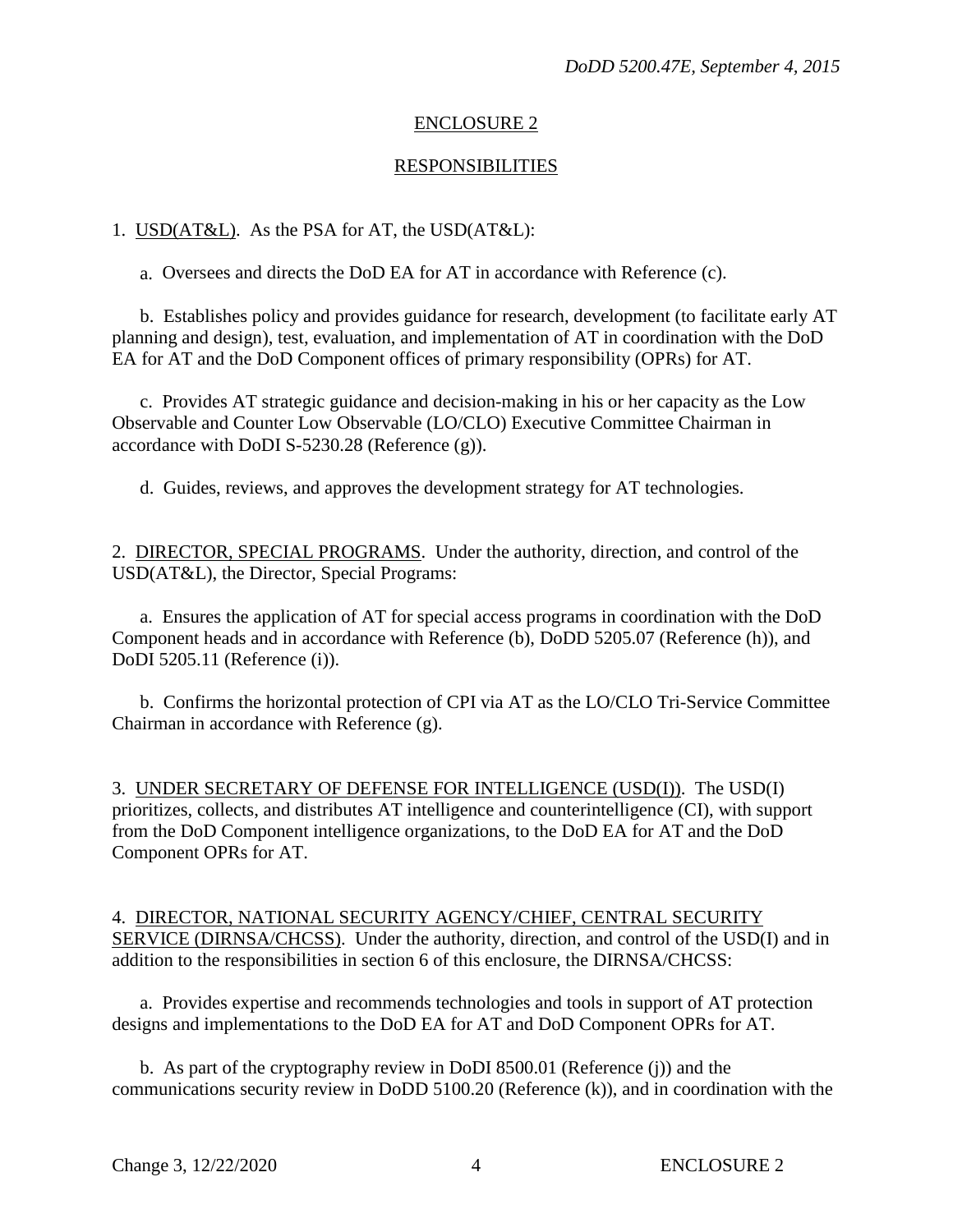DoD EA for AT and the DoD Component OPRs for AT, confirms that cryptographic and communications security protections are implemented at a level commensurate with the required level of AT.

#### 5. UNDER SECRETARY OF DEFENSE FOR POLICY (USD(P)). The USD(P):

a. As the DoD focal point for export controls, implements policies and processes to ensure AT requirements have been met before export of DoD systems with CPI.

b. Modifies DoD international policy in response to tamper events identified by the DoD EA for AT, as appropriate.

6. DoD COMPONENT HEADS. The DoD Component heads:

a. Establish an OPR for the budgeting, execution, security, and management of AT within their respective Components.

b. Determine requirements for, plan, design, implement, test, and evaluate AT based on the consequence of CPI compromise and the anticipated system exposure in accordance with Reference (b) and in alignment with requirements guidance from the DoD EA for AT.

c. Contribute to the development of AT architectures and technologies in support of current and future AT solutions to facilitate early AT planning and design in coordination with the DoD EA for AT.

d. Conduct program-independent evaluations of AT implementations, in alignment with guidance from the DoD EA for AT, in order to verify compliance with program and DoD AT protection and performance requirements.

e. Provide AT intelligence and CI support to the USD(I) through the DoD EA for AT.

7. SECAF. In his or her capacity as the DoD EA for AT under the oversight and direction of the PSA for AT, and in addition to the responsibilities in section 6 of this enclosure, the SECAF:

a. Develops AT management and technical guidance, to include guidelines for programindependent evaluations of AT implementations.

b. Conducts DoD-wide horizontal protection analysis of DoD Component AT planning documentation. Informs the LO/CLO Tri-Service Committee and the Milestone Decision Authority of AT-related horizontal protection issues.

c. Confirms that AT requirements have been met before export of DoD systems with CPI, in coordination with the USD(P) and the DoD Component heads.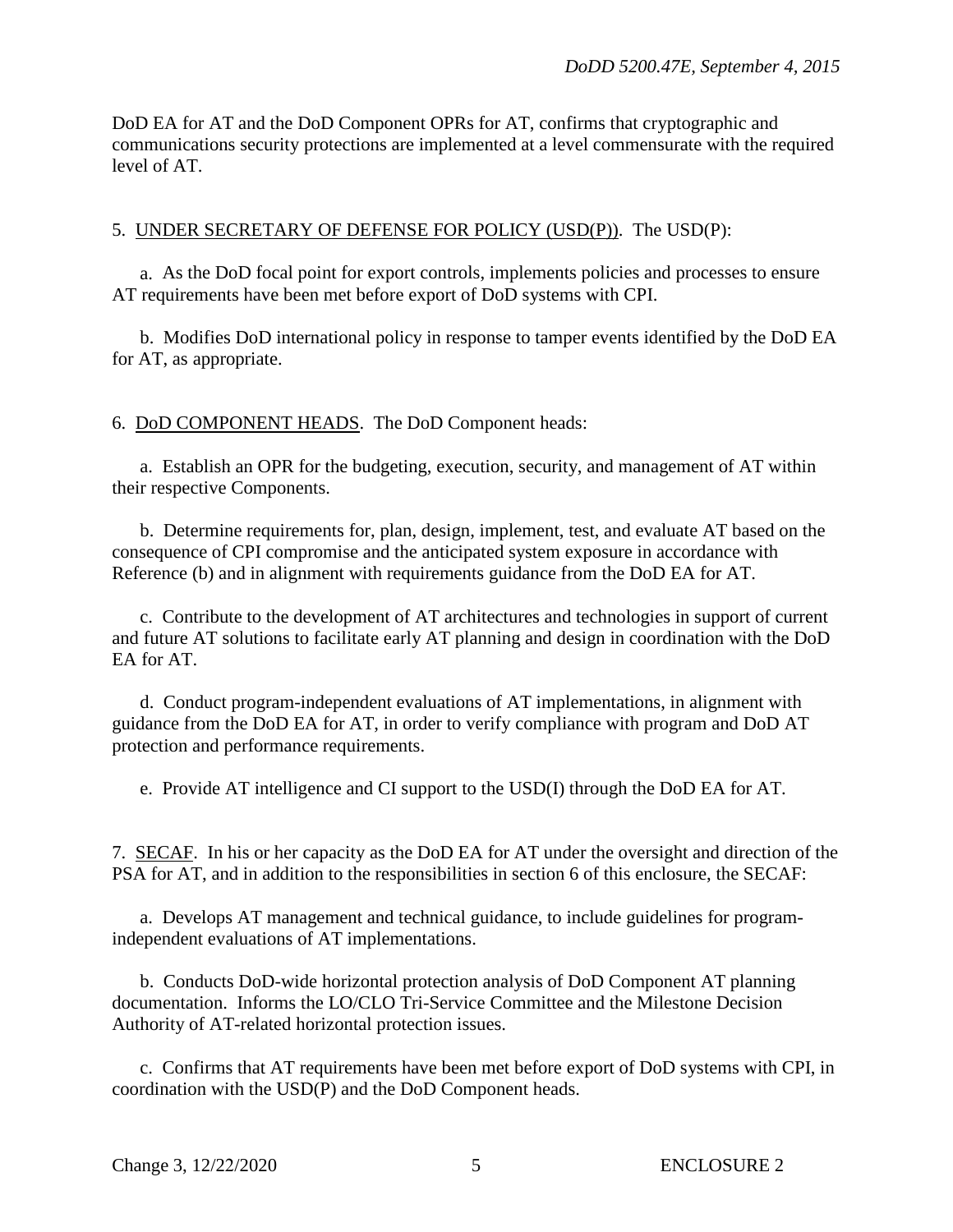d. Develops acquisition workforce training and education for AT in coordination with the DoD Component OPRs for AT.

e. Assesses and ensures the availability of AT architectures and technologies in support of current and future AT solutions to facilitate early AT planning and design in accordance with Reference (g).

f. Maintains and implements DoD AT security classification guidance under the direction of the Director, Special Programs, in coordination with the DoD Component OPRs for AT.

g. Develops AT intelligence and CI production and support requirements in coordination with the USD(I).

h. Confirms that AT protections and cryptographic protections are implemented at a commensurate level, in coordination with the DIRNSA/CHCSS.

i. Manages the effective and efficient resourcing of the DoD EA for AT, as well as DoD Component program-independent evaluations of AT implementations.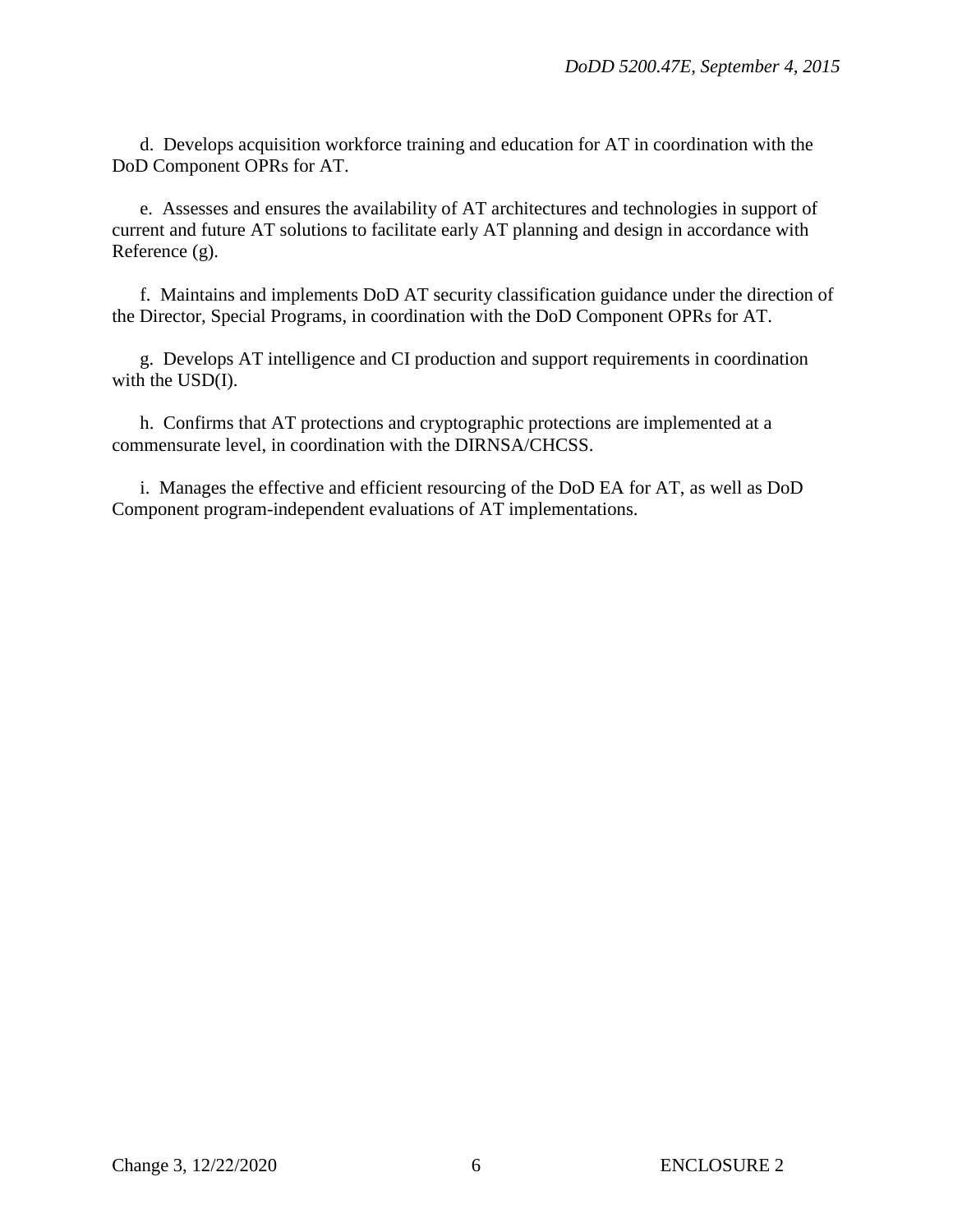# GLOSSARY

# PART I. ABBREVIATIONS AND ACRONYMS

| AT                      | anti-tamper                                                           |
|-------------------------|-----------------------------------------------------------------------|
| <b>CI</b><br><b>CPI</b> | Counterintelligence                                                   |
|                         | critical program information                                          |
| <b>DIRNSA/CHCSS</b>     | Director, National Security Agency/Chief, Central Security Service    |
| DoDD                    | DoD Directive                                                         |
| DoDI                    | DoD Instruction                                                       |
|                         |                                                                       |
| EA                      | executive agent                                                       |
|                         |                                                                       |
| LO/CLO                  | low observable and counter low observable                             |
|                         |                                                                       |
| <b>OPR</b>              | office of primary responsibility                                      |
|                         |                                                                       |
| <b>PSA</b>              | Principal Staff Assistant                                             |
|                         |                                                                       |
| <b>SECAF</b>            | Secretary of the Air Force                                            |
| USD(AT&L)               | Under Secretary of Defense for Acquisition, Technology, and Logistics |
| USD(I)                  | Under Secretary of Defense for Intelligence                           |
|                         |                                                                       |
| USD(P)                  | Under Secretary of Defense for Policy                                 |

# PART II. DEFINITIONS

Unless otherwise noted, these terms and their definitions are for the purposes of this directive.

AT. Systems engineering activities intended to prevent or delay exploitation of CPI in U.S. defense systems in domestic and export configurations to impede countermeasure development, unintended technology transfer, or alteration of a system due to reverse engineering.

AT architecture. A subset of the system architecture that implements AT protections with system-specific and platform-unique considerations. Enables the incorporation of AT concepts, processes, and technologies into the overall security architecture through an integrated systems security engineering approach in order to address all aspects of CPI protection.